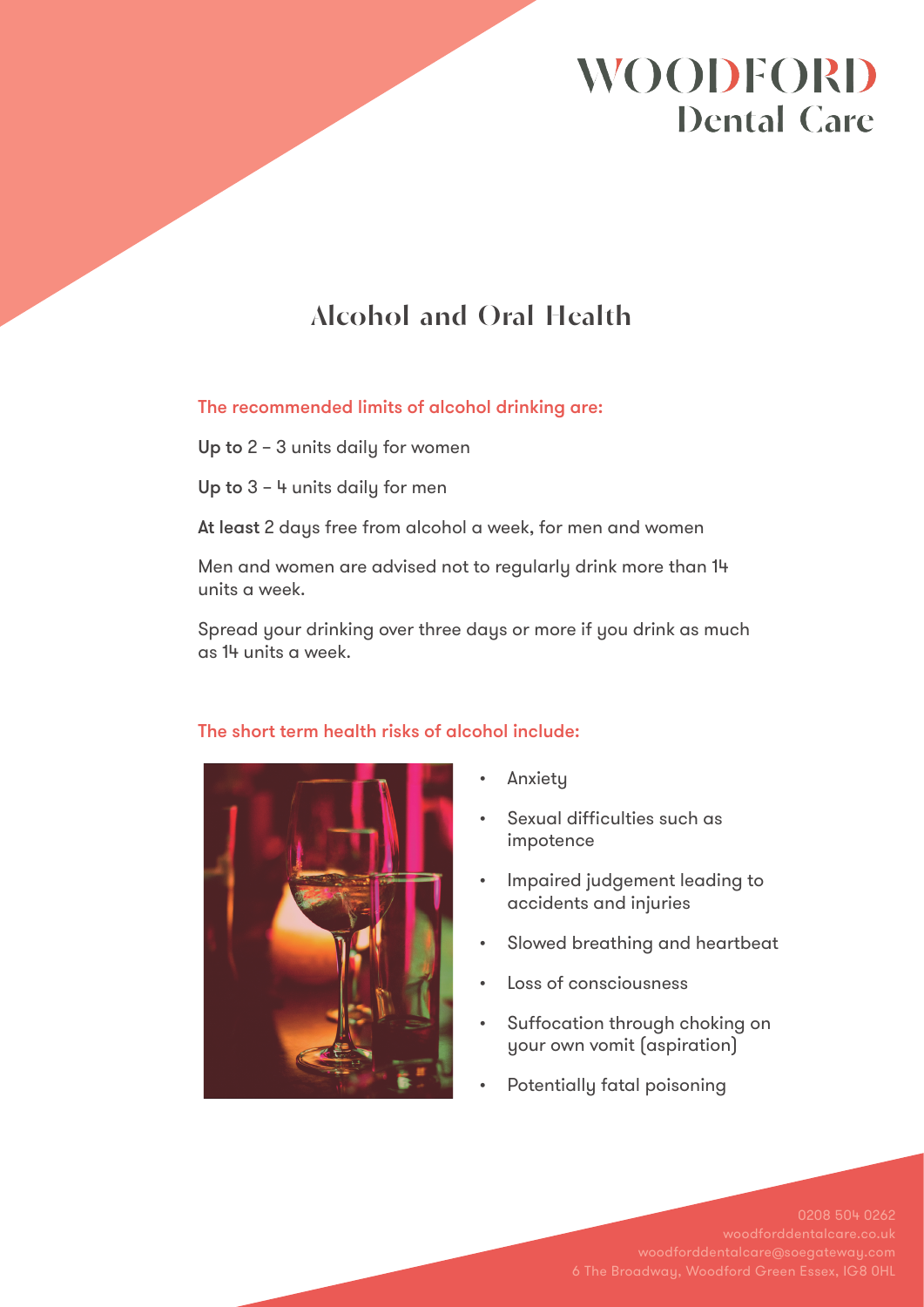# WOODFORD **Dental Care**

### **List of Units and Calories in Drinks**

| Alcopops (4%) - One 275ml bottle<br>e.g. WKD, Smirnoff Ice, Bacardi Breezer | 1.1 units | 174 kcal        |
|-----------------------------------------------------------------------------|-----------|-----------------|
| Beer (5%) - One pint e.g. Stella Artois,<br>Kronenbourg, Carlsberg Export   | 2.8 units | 242 kcal        |
| Beer $(4%)$ - One pint<br>e.g. Carling, John Smiths, Guinness               | 2.3 units | 193 kcal        |
| Beer (5%) - One bottle (330ml)<br>e.g. Grolsch, Budweiser                   | 1.7 units | 138 kcal        |
| Champagne (12%)<br>One small glass (125ml)                                  | 1.5 units | 95 kcal         |
| Cider (4.5%) -One pint<br>e.g. Magners, Strongbow                           | 2.6 units | 207 kcal        |
| Cider (7.5%) - 500ml can<br>e.g. Frosty Jack's, Diamond White               | 3.8 units | 230 kcal        |
| Clear Spirits (37.5%) - 35ml serving<br>e.g. Gordon's, Smirnoff, Bacardi    | 1.3 units | 73 kcal         |
| Cream Liqueur (17%) - 50ml glass<br>e.g. Baileys                            | 0.9 units | 175 kcal        |
| Dark Spirits (40%) -35ml serving<br>e.g. Bell's Martell, Captain Morgan     | 1.4 units | 85 kcal         |
| Wine [13%] - Standard glass [175ml]                                         | 2.3 units | <b>134 kcal</b> |
| Wine [13%] - Large glass [250ml]                                            | 3.3 units | 191 kcal        |
| Wine [13%] - One bottle [750ml]                                             | 9.8 units | 573 kcal        |